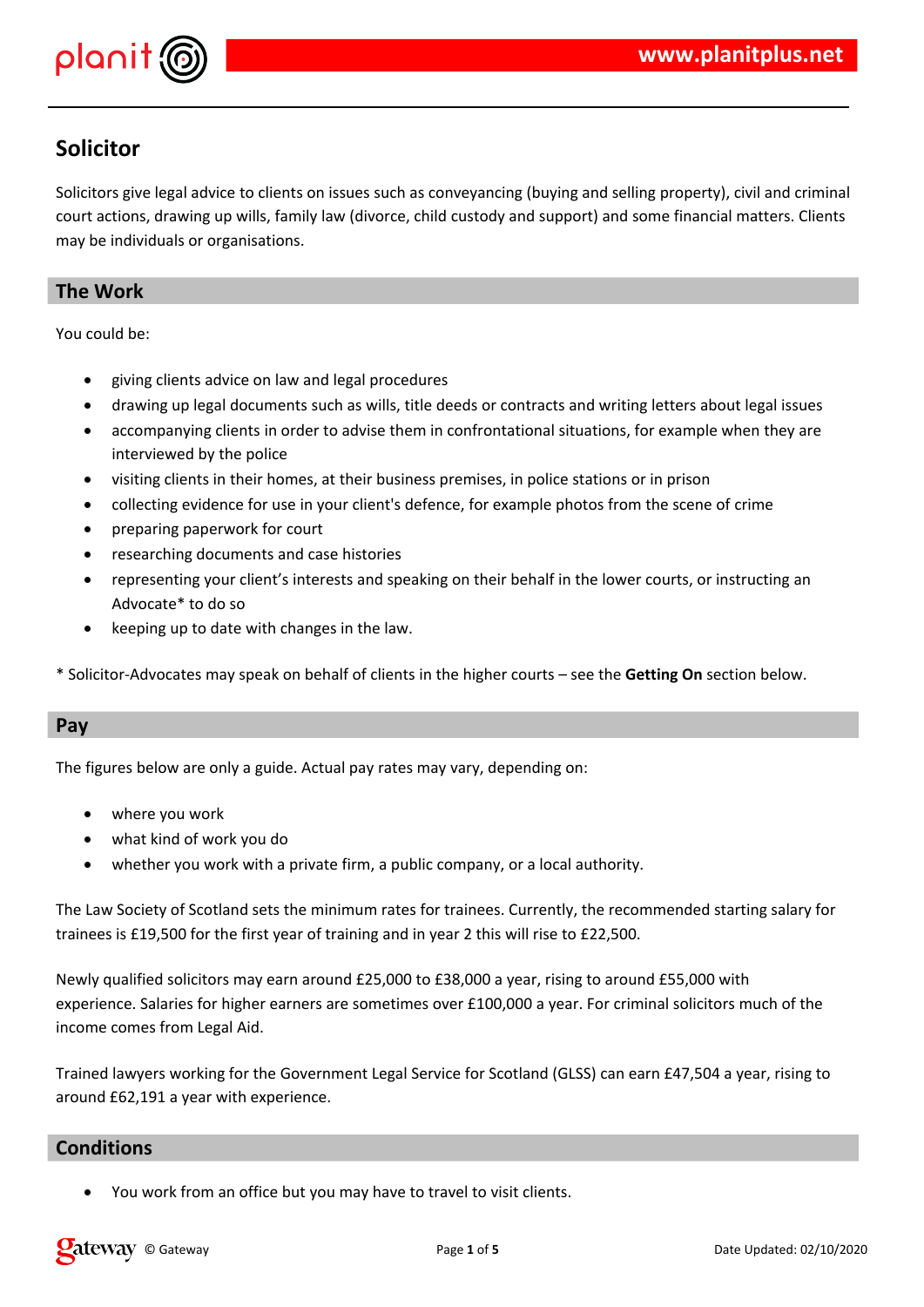| & # |                               | $\overline{t}$ |  |            | # |   | $\frac{1}{2}$ (1) $\frac{1}{2}$ (1) $\frac{1}{2}$ (1) $\frac{1}{2}$ (1) $\frac{1}{2}$ (1) $\frac{1}{2}$ (1) $\frac{1}{2}$ (1) $\frac{1}{2}$ (1) $\frac{1}{2}$ (1) $\frac{1}{2}$ (1) $\frac{1}{2}$ (1) $\frac{1}{2}$ (1) $\frac{1}{2}$ (1) $\frac{1}{2}$ (1) $\frac{1}{2}$ (1) $\frac{1}{2}$ ( |  |
|-----|-------------------------------|----------------|--|------------|---|---|-----------------------------------------------------------------------------------------------------------------------------------------------------------------------------------------------------------------------------------------------------------------------------------------------|--|
| & # |                               |                |  |            |   | # | $\mathfrak s$                                                                                                                                                                                                                                                                                 |  |
|     | $\prec$ and the set of $\sim$ |                |  | $=$ # # \$ |   |   |                                                                                                                                                                                                                                                                                               |  |

| $%$ #                     | 5 <sub>1</sub>            |                                        | 00 >               | 8# # !               |                    |                                           | \$                        |
|---------------------------|---------------------------|----------------------------------------|--------------------|----------------------|--------------------|-------------------------------------------|---------------------------|
| 8                         | 00                        | $\mathbf{H}$<br>9                      | ?3<br>$+$          | $>$ "                |                    |                                           |                           |
| $\%$                      | $\left( \right)$          |                                        | $\sqrt{5}$<br>$\#$ |                      | 00                 | ! \$8                                     | #                         |
| $\ddot{?}$                | \$<br>$\#$<br>@           |                                        | $\mathsf{A}$       |                      | Η<br>$=$           |                                           | $\pmb{\mathsf{H}}$<br>$=$ |
| $\#$                      |                           | $^{\circledR}$                         | 43\$               |                      |                    |                                           |                           |
| $\,<$                     |                           |                                        | $\boldsymbol{0}$   |                      | $\overline{4}$     | $\#$<br>$+$                               |                           |
| $\pmb{0}$                 | $04+/1$ \$ &              | $\#$<br>$04+1$                         | \$                 |                      |                    |                                           |                           |
|                           |                           | $0.0 >$                                |                    |                      |                    |                                           |                           |
| $^\text{\textregistered}$ | #                         | $-5$                                   | $\mathbf{H}$       |                      | 5#                 | $^{\copyright}$                           | $\mathbf H$               |
| $\sf B$                   | $\boldsymbol{\theta}$     |                                        |                    |                      |                    |                                           |                           |
|                           | $\#$                      | # $#$                                  | $=$                |                      |                    |                                           |                           |
|                           |                           | \$                                     |                    |                      |                    |                                           |                           |
| $\mathsf C$               |                           |                                        | $0.0 >$            |                      |                    |                                           | $\#$<br>$\ddot{\cdot}$    |
| $\,<$                     |                           | $\#$<br>$\#$                           | $\clubsuit$        |                      |                    | 5                                         | Ţ                         |
|                           |                           | $\blacksquare$<br>$\mathbf{u}_{\perp}$ | $\#$<br>$\#$       | H<br>$\#$            | н<br>$=$           | $\#$<br>Π                                 |                           |
| $\#$                      | \$<br>$=$                 | $\#$<br>$/$ \$                         |                    |                      | $\pmb{\mathsf{H}}$ |                                           | \$                        |
| $\ddagger$                |                           | $6 -$<br>$\overline{5}$                |                    | $\#$                 |                    |                                           | $\#$                      |
| $\mathbf 5$               |                           | $\mathbf 0$                            |                    | $\star$              | $\#$<br>٠          | D \$                                      |                           |
| $\#$                      | $\boldsymbol{\$}$<br>$\#$ |                                        |                    |                      |                    |                                           |                           |
|                           | $\#$                      | $\#$                                   |                    | $\mathbf{I}$<br>$\#$ | $\#$               | $\, \, \raisebox{12pt}{$\scriptstyle \$}$ |                           |
|                           |                           |                                        |                    |                      |                    |                                           |                           |
|                           |                           |                                        |                    |                      |                    |                                           |                           |
|                           |                           |                                        |                    |                      |                    |                                           |                           |

0\$ #  $\mathfrak s$  $#$ 



 $\begin{pmatrix} 0 & 0 \\ 0 & 0 \end{pmatrix}$  $\begin{array}{cccc} \text{\$} & \text{\$} & \\ \text{\$} & \text{\$} & \text{\$} & \end{array}$  $E$ # #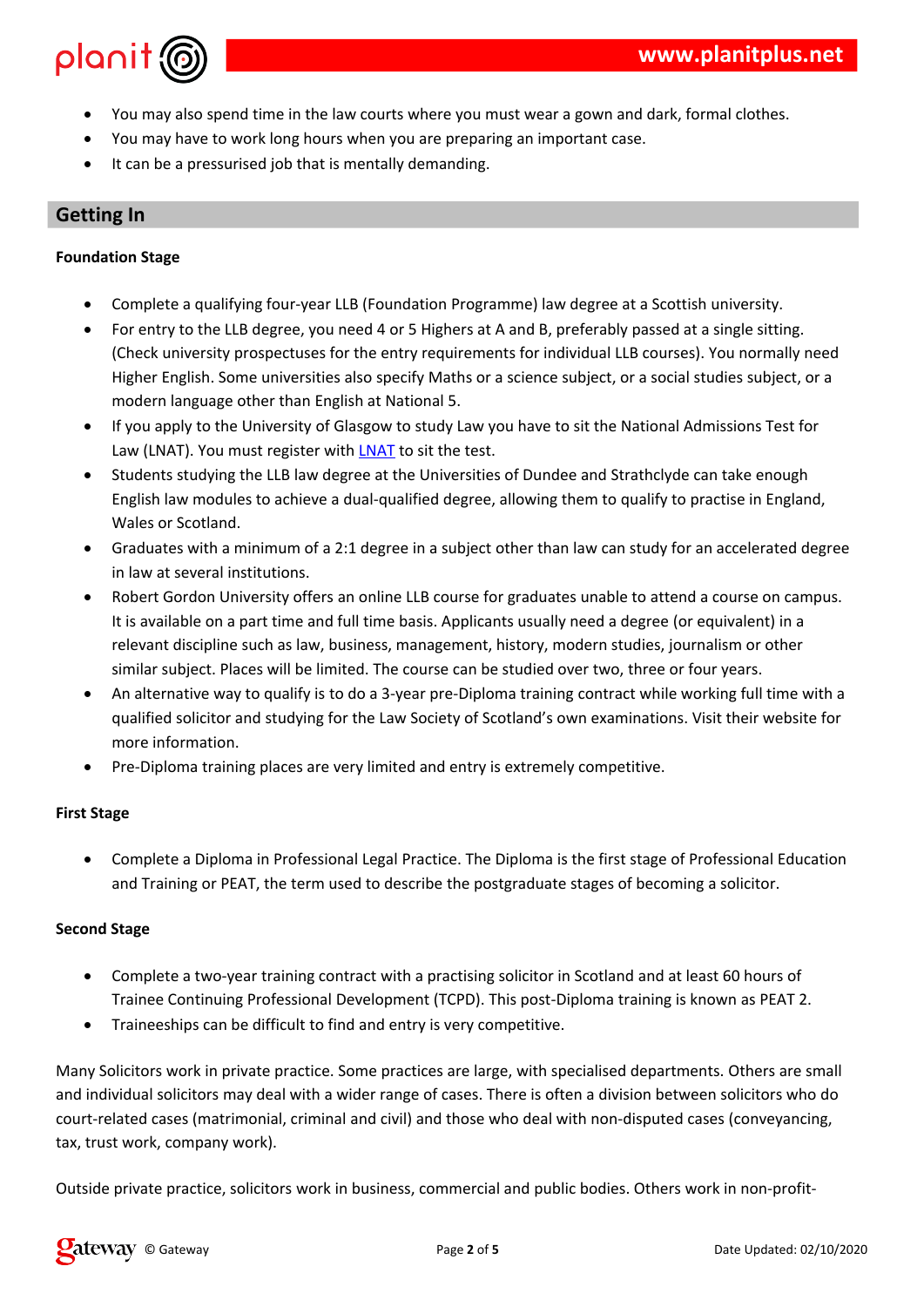

making Law Centres based in disadvantaged areas. They offer free legal advice on issues such as welfare rights, tenants' rights, homelessness, juvenile crime and equal opportunities.

### **What Does It Take**

You need to be:

- able to communicate with people from all backgrounds
- good at speaking in public
- logical
- honest and trustworthy
- patient
- able to read and understand large amounts of information
- able to work well under pressure and meet deadlines
- able to deal with several cases at the same time.

#### You need to have:

- a good memory
- sound judgement
- the ability to pay attention to detail
- skill with figures for carrying out financial work.

#### **Training**

- After completing the first year of training, you can apply to be a solicitor holding a restricted practising certificate to gain court experience. This must be supported by your employer.
- With consent from your employer, you may apply to the Law Society for a secondment to spend up to six months of your training in the Brussels Office of the three Law Societies (England and Wales, Scotland and Northern Ireland).
- At the end of the traineeship, the training firm is asked to certify to the Law Society that you are a fit and proper person to become a solicitor. You can then apply for a full practising certificate.
- The Law Society of Scotland runs a series of courses to help your continuing professional development.

#### **Getting On**

- You may get a salaried partnership and would be more involved in running the firm. If you are a full partner you would be expected to invest in the firm and would then share fully in making decisions and in profits.
- After 5 years' relevant experience, solicitors may qualify as Solicitor-Advocates. To do so, you must take a training course run by the Law Society of Scotland and pass the advocacy exams. If successful, you can then practice as a Solicitor-Advocate, presenting cases in the higher courts – the Court of Session, the High Court of Justiciary and the House of Lords.
- You may train to become a procurator fiscal, which is a qualified solicitor who investigates and prosecutes all crime in Scotland.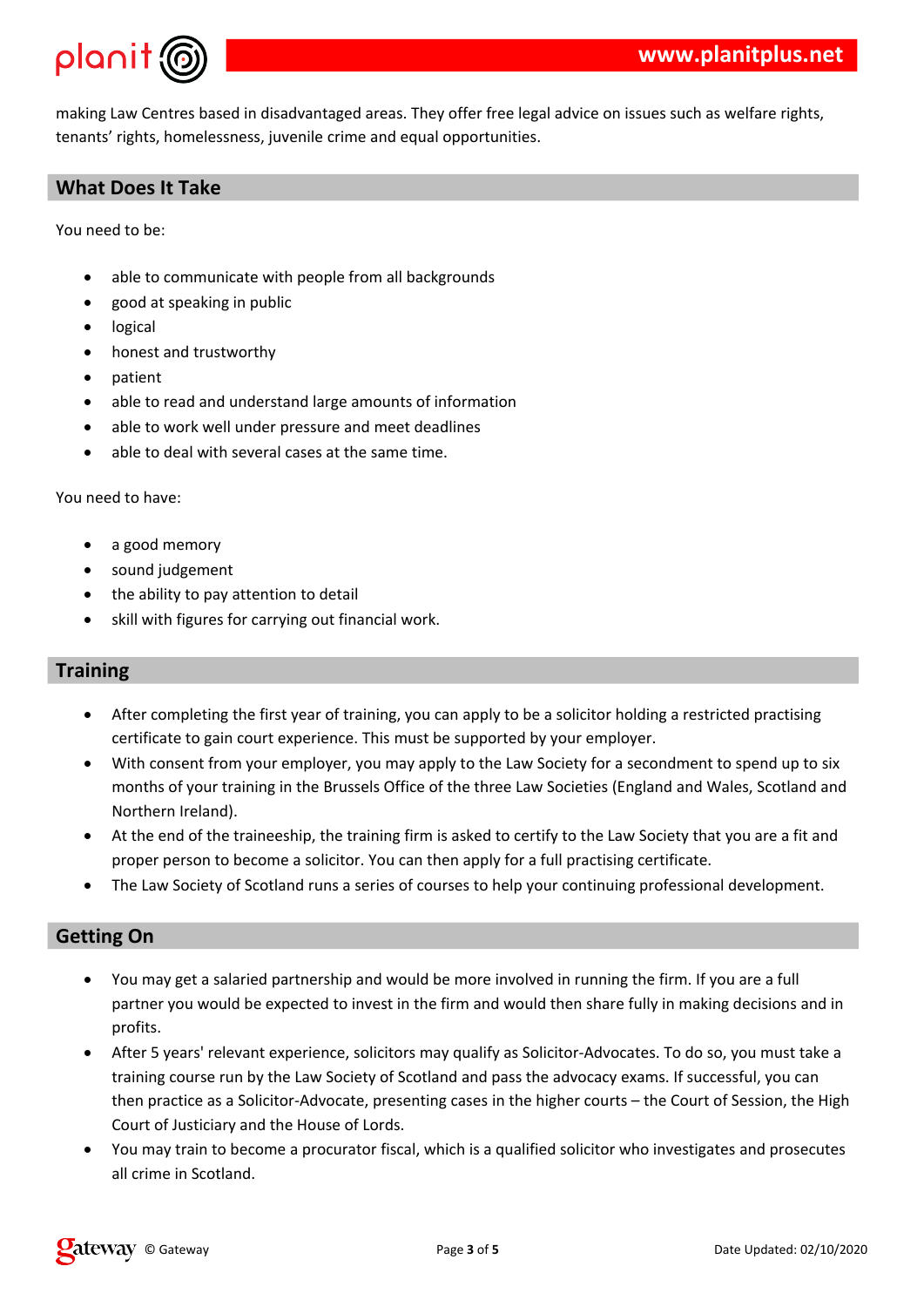

 $\bar{\mathbf{u}}$ 

| $\&$                              | $\%$<br>$\mathcal{A}$         | $\&$<br>\$                                                    |                                          |     |  |
|-----------------------------------|-------------------------------|---------------------------------------------------------------|------------------------------------------|-----|--|
| $\sqrt{2}$                        | $\,6\,$<br>99                 | 7 <sup>3</sup>                                                |                                          |     |  |
| @#                                | $\frac{G}{\$}$<br>$\mathbf 0$ | $5\overline{)}$<br>Н                                          | \$                                       |     |  |
| B                                 |                               | $\boldsymbol{\mathsf{\$}}$                                    |                                          | #   |  |
| ٠                                 | \$                            |                                                               |                                          |     |  |
| $\overline{1}$                    | $\,6$<br>; : 9                |                                                               |                                          |     |  |
| $^\text{\textregistered}$<br>$\#$ |                               | H<br>$\begin{array}{c}\n\circ \\ \circ \\ \circ\n\end{array}$ | $\sqrt{2}$                               |     |  |
| $\sf B$                           | \$                            | $\pmb{\mathfrak{P}}$                                          | $\rightarrow$                            |     |  |
| B                                 | 15                            | $=$                                                           | $\sqrt[6]{\frac{1}{2}}$<br>$\rightarrow$ |     |  |
| $\overline{1}$                    | Н                             | $=$                                                           |                                          |     |  |
| 8                                 | \$<br>$\mathcal{E}$           | $)$ \$                                                        | # $/$<br>$\overline{0}$                  |     |  |
|                                   |                               |                                                               |                                          |     |  |
|                                   | \$                            |                                                               |                                          |     |  |
| $\overline{1}$                    | $\therefore$ 2                | 33                                                            |                                          |     |  |
| B                                 | $\boldsymbol{\mathsf{S}}$     | $=$ $)$ \$<br>#                                               |                                          |     |  |
| $\sqrt{\phantom{a}}$              | $H$ )                         | G F                                                           |                                          |     |  |
| 8                                 | \$                            | $)$ \$                                                        | $\#$<br>$\rightarrow$                    | $=$ |  |